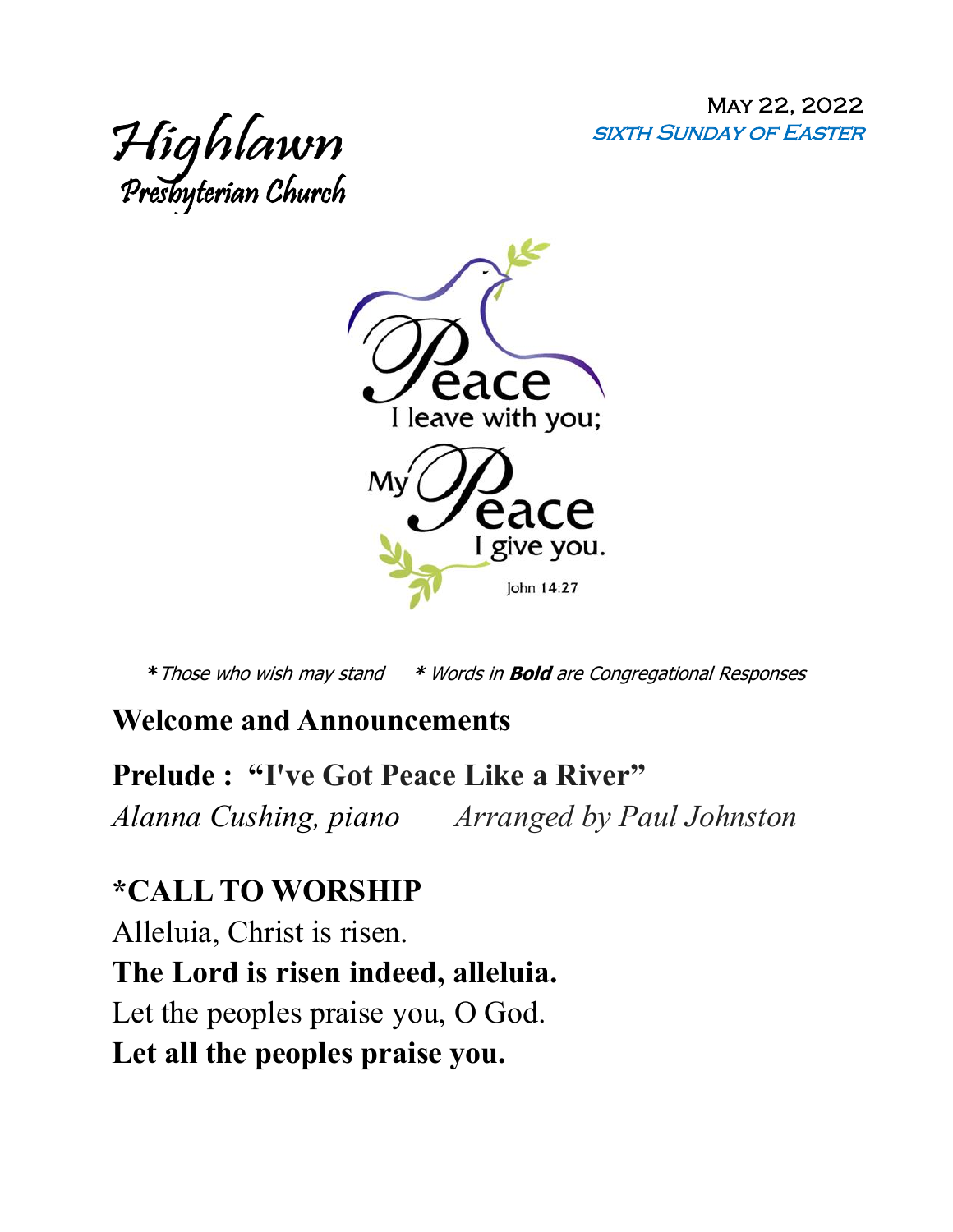# **\*Hymn #327 "From All That Dwell Below the Skies"**

1. From all that dwell below the skies, Let the Creator's praise arise; Alleluia! Alleluia! Let the Redeemer's name be sung Through ev'ry land by ev'ry tongue. Alleluia! Alleluia! Alleluia! Alleluia! Alleluia! 2. In every land begin the song; to every land the strains belong; Alleluia! Alleluia! In cheerful sound all voices raise and fill the world with joyful praise. Alleluia! Alleluia! Alleluia! Alleluia! Alleluia! 3. Eternal are Thy mercies Lord; Eternal truth attends Thy Word; Alleluia! Alleluia! Thy praise shall sound from shore to shore Till suns shall rise and set no more. Alleluia! Alleluia! Alleluia! Alleluia! Alleluia!

# **Call to Confession**

Do not let your hearts be troubled, but may we confess our sins together and God will give us peace.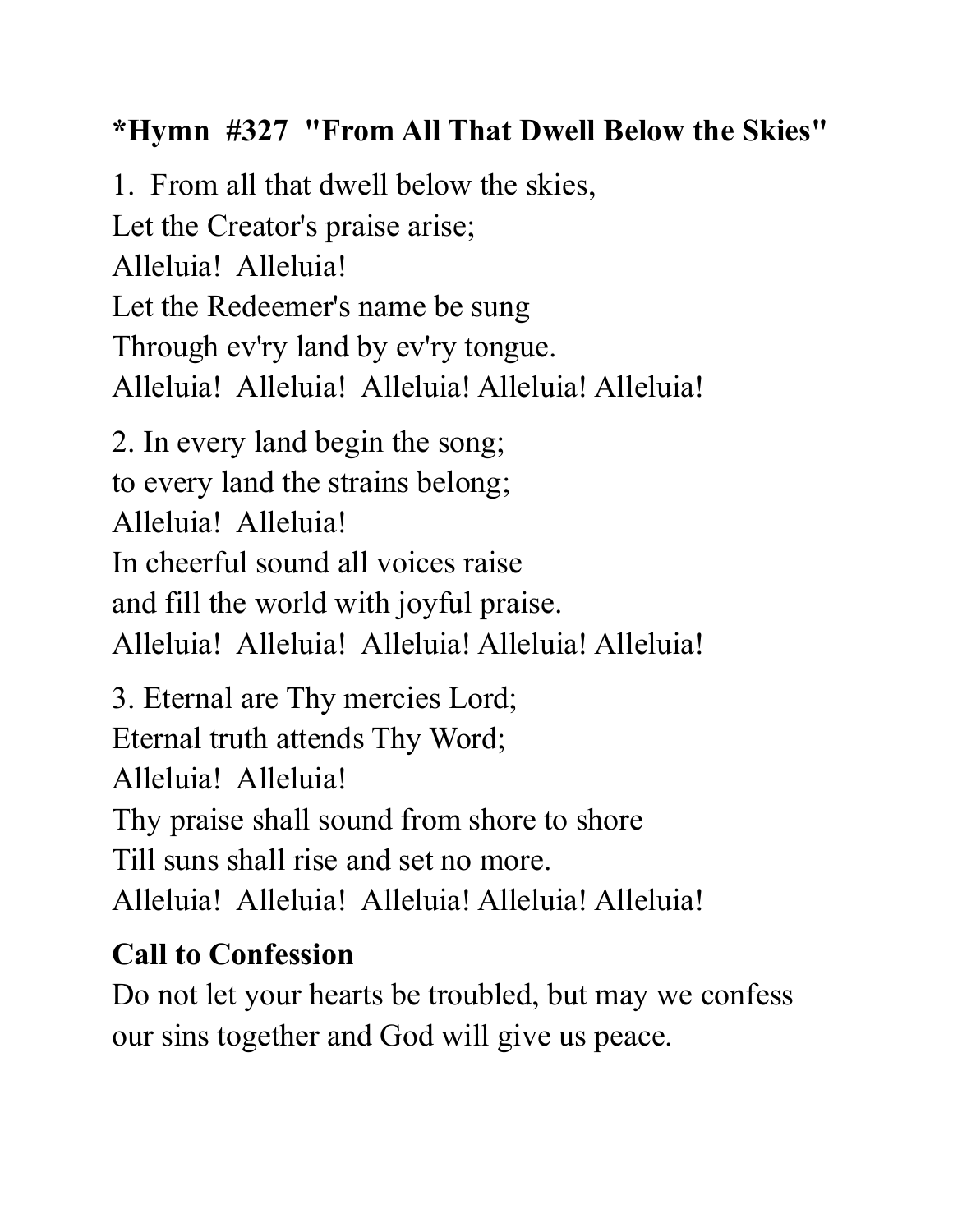## **Prayer of Confession**

**Loving God, John we confess that we are an anxious people who deny your blessing and fail to keep your word. Forgive us, we pray, for these and all our sins, that we might live in peace and reflect your love in the world; through Jesus Christ we pray. Amen.** 

(time for silent reflection and personal confession of sin)

#### **Declaration of Forgiveness**

Let your hearts be still, for God loves you and forgives all your wrongdoing. Beloved, receive the peace of Christ and know that:

**In Jesus Christ we are forgiven**

**Passing of the Peace** 

The peace of Christ be with you. **And also with you.** 

**Time for Children and The Young-at-Heart**

*Sarah Specht—Director of Christian Education*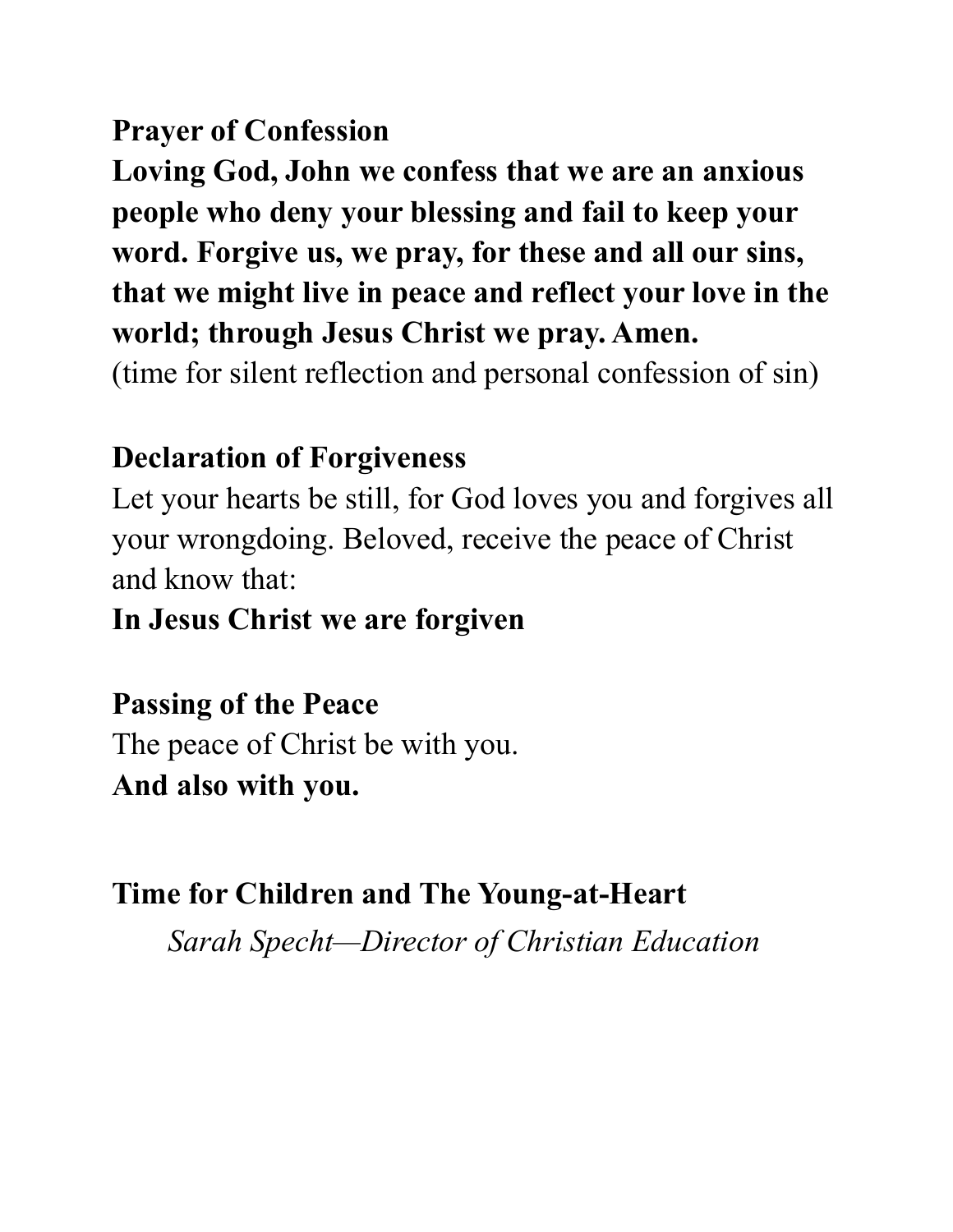## **Prayer of Illumination**

Gracious God, by your Word you provide all we need for salvation, for wholeness, for abundant life. Now draw us close in your Spirit so that we may discover your will and live according to your purposes; through Jesus Christ our Lord. **Amen.**

**First Scripture Reading Psalm 67** 

**Anthem: "Let Not Your Heart Be Troubled" Oley Speaks**

**Second Scripture Reading John 14:23-29** 

**Sermon: "Troubled Hearts" Rev. Chris Bailey** 

#### **\*Hymn #177 "I Will Come to You"**

1. I will come to you in the silence I will lift you from all your fear You will hear My voice I claim you as My choice Be still, and know I am near

2. I am hope for all who are hopeless I am eyes for all who long to see In the shadows of the night,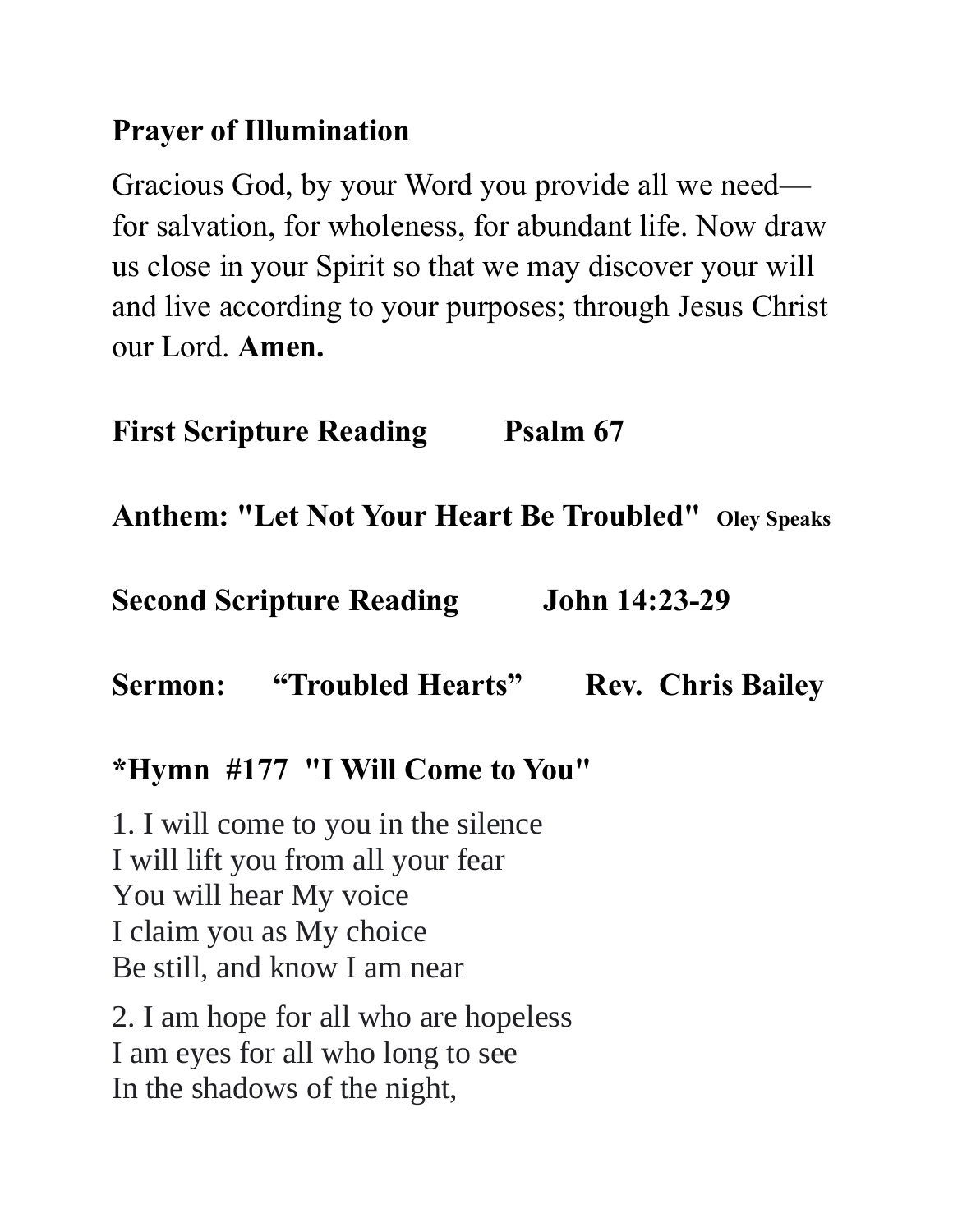I will be your light Come and rest in Me

*Refrain:* 

Do not be afraid, I am with you I have called you each by name Come and follow Me I will bring you home I love you and you are mine

3. I am strength for all the despairing Healing for the ones who dwell in shame All the blind will see, the lame will all run free And all will know My name. *Refrain*

4. I am the Word that leads all to freedom I am the peace the world cannot give I will call your name, embracing all your pain Stand up, now, walk, and live! *Refrain*

# **\*Offering**

# **Presenting God our tithes and offerings**

The earth has yielded its increase and God has richly blessed us. Therefore, may we bring our tithes and offerings and come into God's courts with praise.

**\*Doxology #606 Praise God, from whom all blessings flow; Praise him all creatures here below;**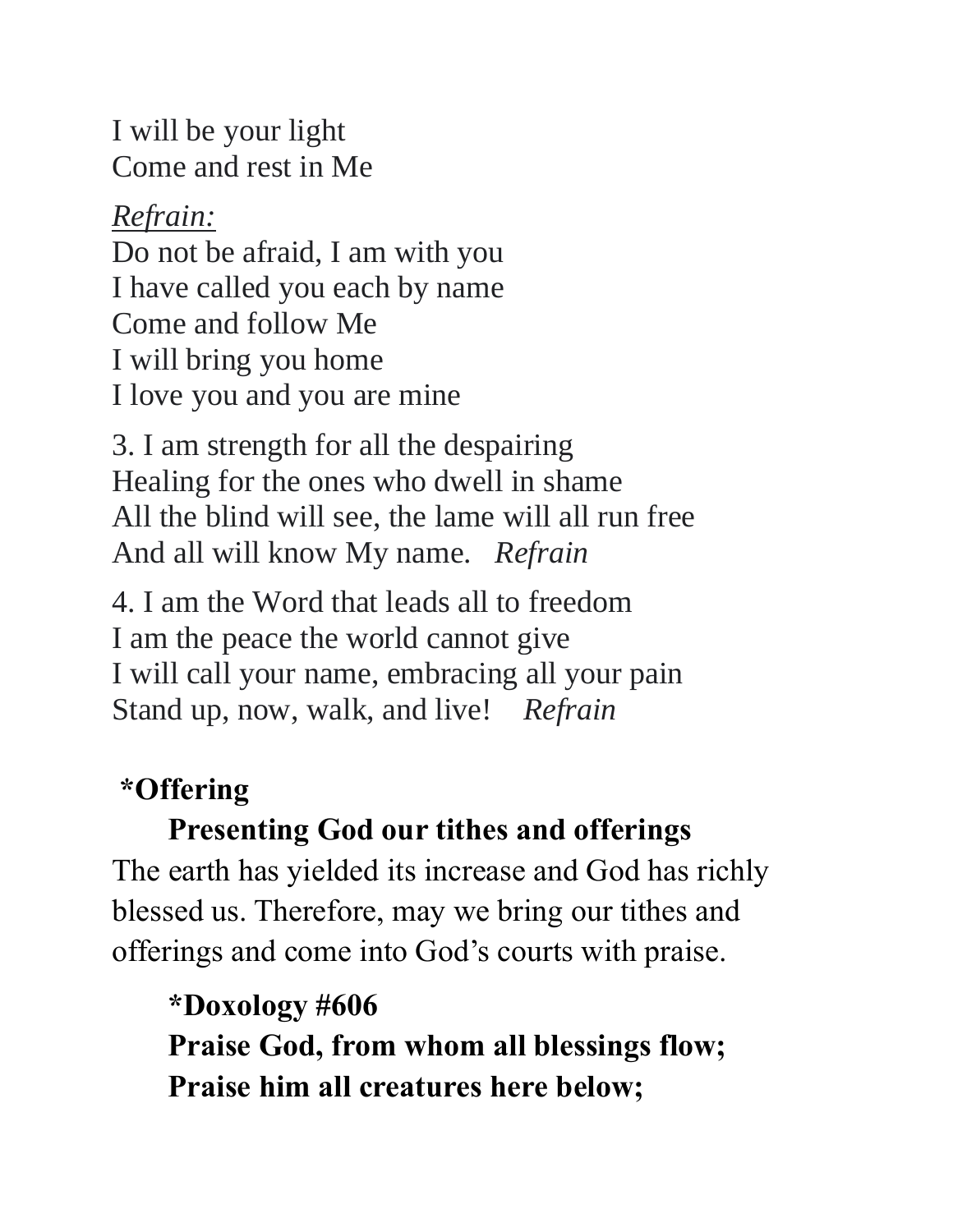# **Praise him above, ye heavenly host; Praise Father, Son, and Holy Ghost. Amen.**

# **Prayer of Thanks for the offering by God's people**

Giving God, as spring bursts forth its blossoms in witness to your love, you bless us from generation to generation with the new life of Easter faith. All that we have and all that we are come from you, O God, so we gladly share this offering, that others too may be blessed, for the sake of Jesus Christ, in whose name we pray. Amen.

# **Sharing Concerns and Joys**

Please wait for one of the ushers to hand you a microphone so that all may be able to hear your prayer request. If you are joining by Zoom or Facebook– please send your prayer requests to the office at: office@highlawnpc.org

# **Pastoral Prayer/The Lord's Prayer**

All creation lives to praise you, O God. As the earth yields its blessing, may we honor and protect the precious gifts of nature and give thanks for the beauty, healing, and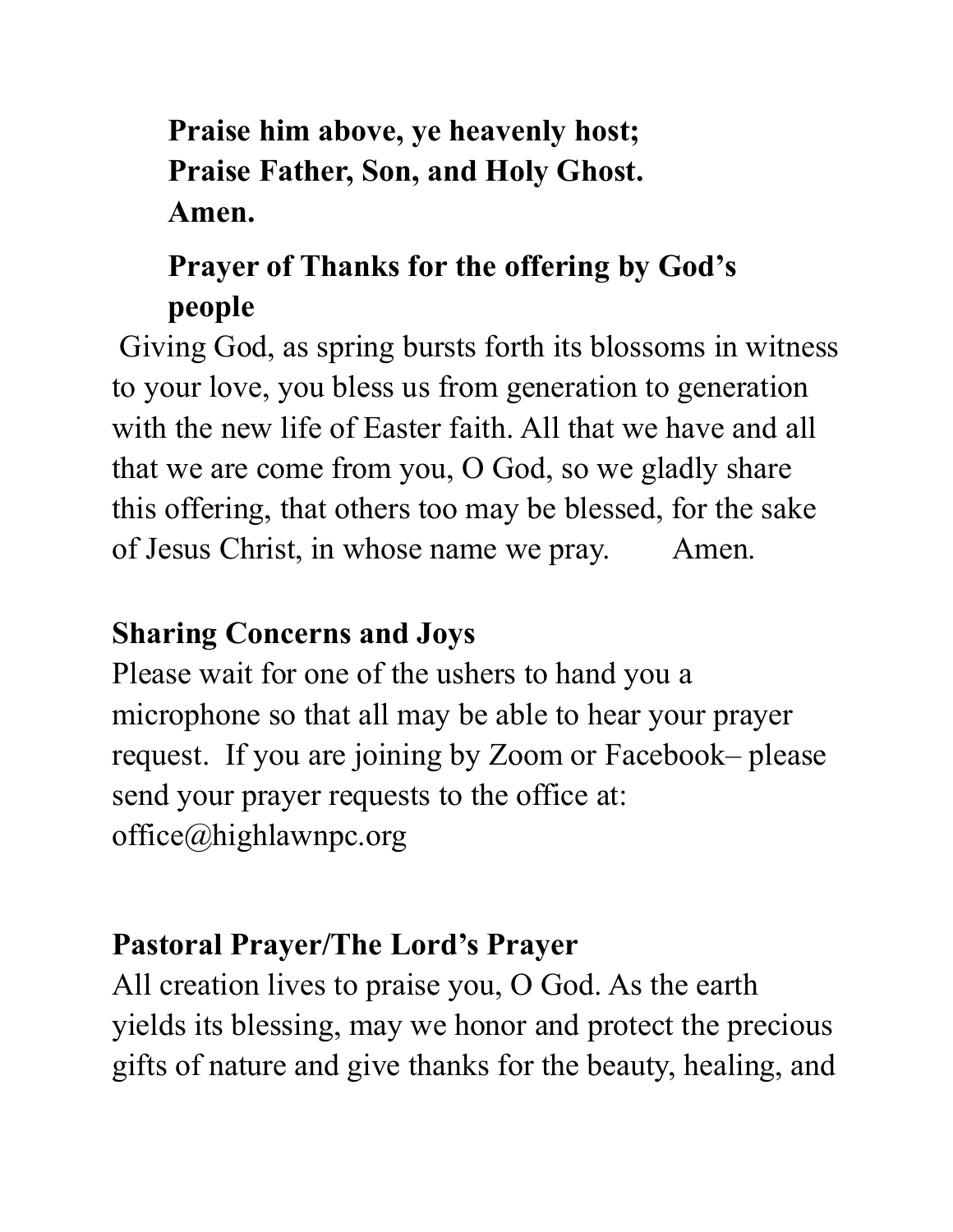sustenance it provides for all. Lord, send out your Spirit and renew the face of the earth.

You judge the people with equity and guide the nations of the earth. Give to all leaders and people the gift of wisdom and the spirit of peace, that we may walk by your light as we serve the common good. Lord, send out your Spirit and renew the face of the earth.

You promise to be with us always through the comfort of your Holy Spirit. Give to all who suffer violence, grief, or pain an enduring trust in Jesus that joy will rise again. Lord, send out your Spirit and renew the face of the earth.

We give thanks for the many blessings of our lives, that as we follow Jesus, he journeys with us day by day through the presence of your Holy Spirit, our Advocate and teacher. Lord, send out your Spirit and renew the face of the earth as we pray together…

**Our Father who art in heaven, hallowed be thy name, thy kingdom come, thy will be done, on earth as it is in heaven. Give us this day our daily bread; and forgive us our debts, as we forgive our debtors;**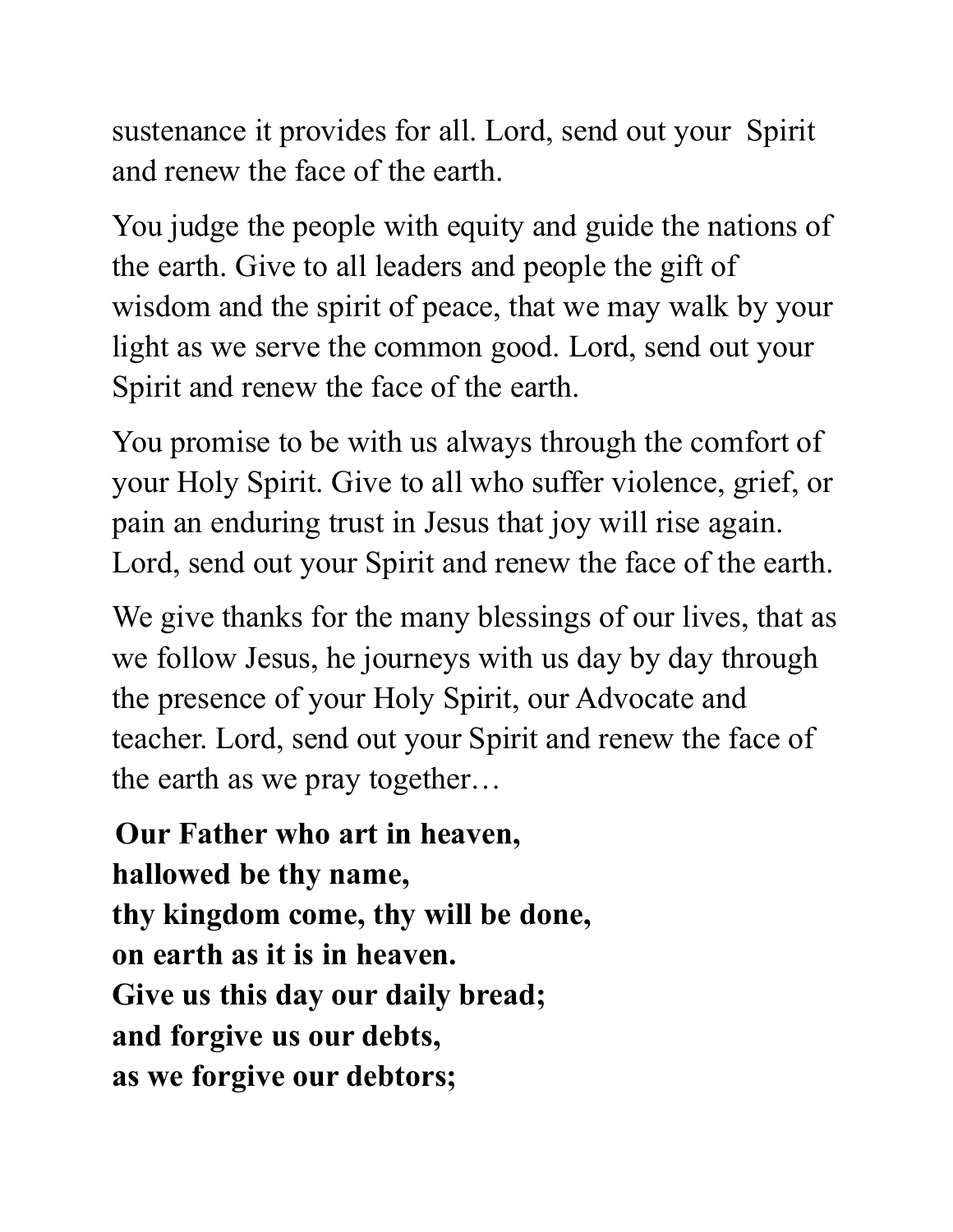**and lead us not into temptation, but deliver us from evil. For thine is the kingdom, and the power, and the glory, forever. Amen.** 

#### **Call to Affirmation**

Having heard the word proclaimed, may we stand together and affirm our faith using the words as they are printed in our bulletin.

**\*Affirmation of Faith Apostles' Creed I believe in God, the Father almighty, Maker of heaven and earth, and in Jesus Christ his only Son, our Lord; who was conceived by the Holy Ghost, born of the Virgin Mary, suffered under Pontius Pilate, was crucified, dead, and buried; he descended into hell; the third day he rose again from the dead; he ascended into heaven, and sitteth on the right hand of God the Father Almighty; from thence he shall come to judge the quick and the dead. I believe in the Holy Ghost; the holy catholic church; the communion of saints; the forgiveness of sins; the resurrection of the body; and the life everlasting. Amen.**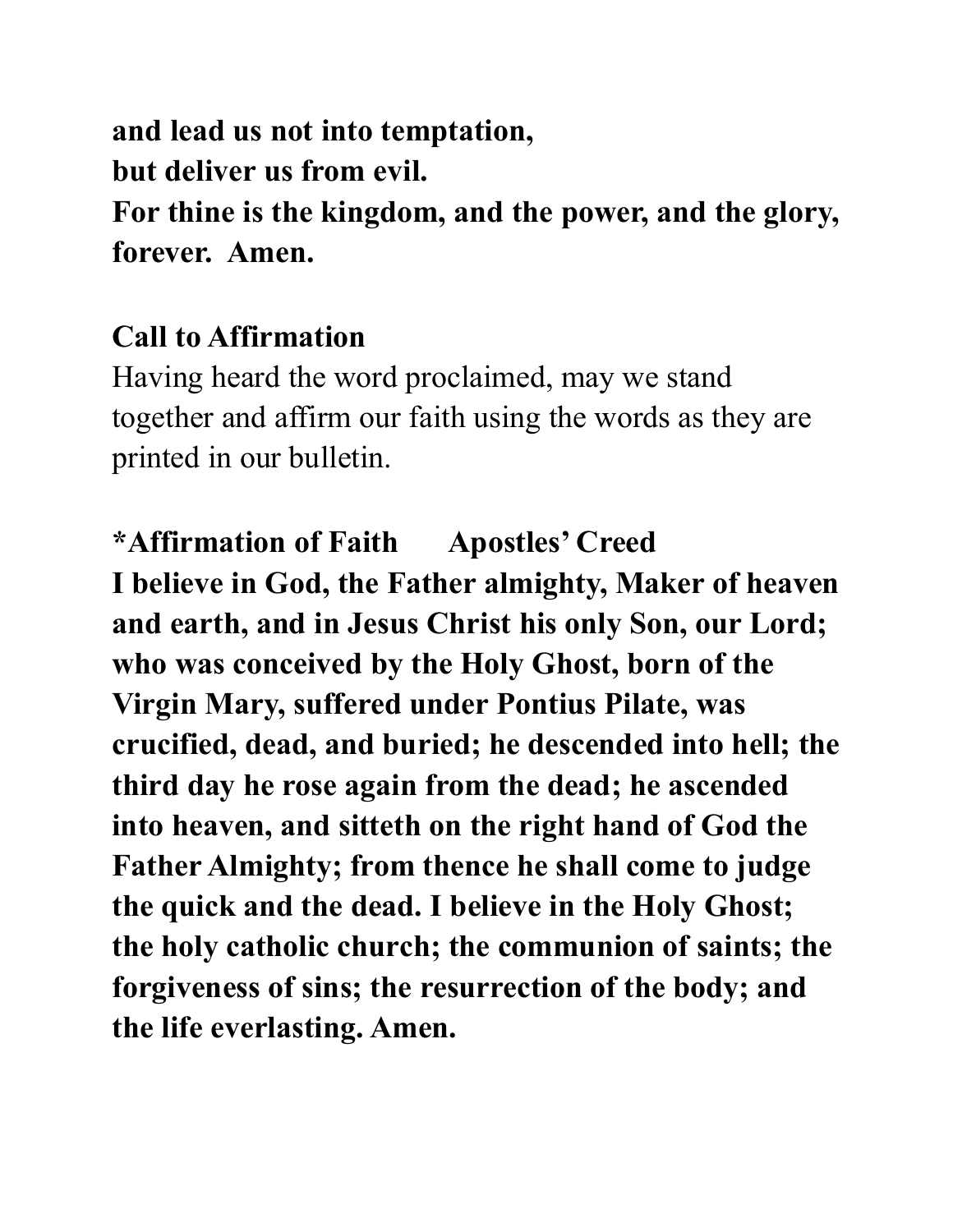# **\*Hymn #753 "Make Me a Channel of Your Peace"**

1. Make me a channel of your peace Where there is hatred let me bring your love Where there is injury, your pardon Lord And where there is doubt true faith in You

2. Make me a channel of your peace Where there is despair in life let me bring hope Where there is darkness only light And where there's sadness ever joy

3. Oh, Master grant that I may never seek So much to be consoled as to console To be understood as to understand To be loved as to love with all my soul

4. Make me a channel of your peace It is in pardoning that we are pardoned In giving of ourselves that we receive And in dying that we are born to eternal life

Oh, Master grant that I may never seek So much to be consoled as to console To be understood as to understand To be loved as to love with all my soul

Make me a channel of your peace Where there's despair in life let me bring hope Where there is darkness only light And where there's sadness ever joy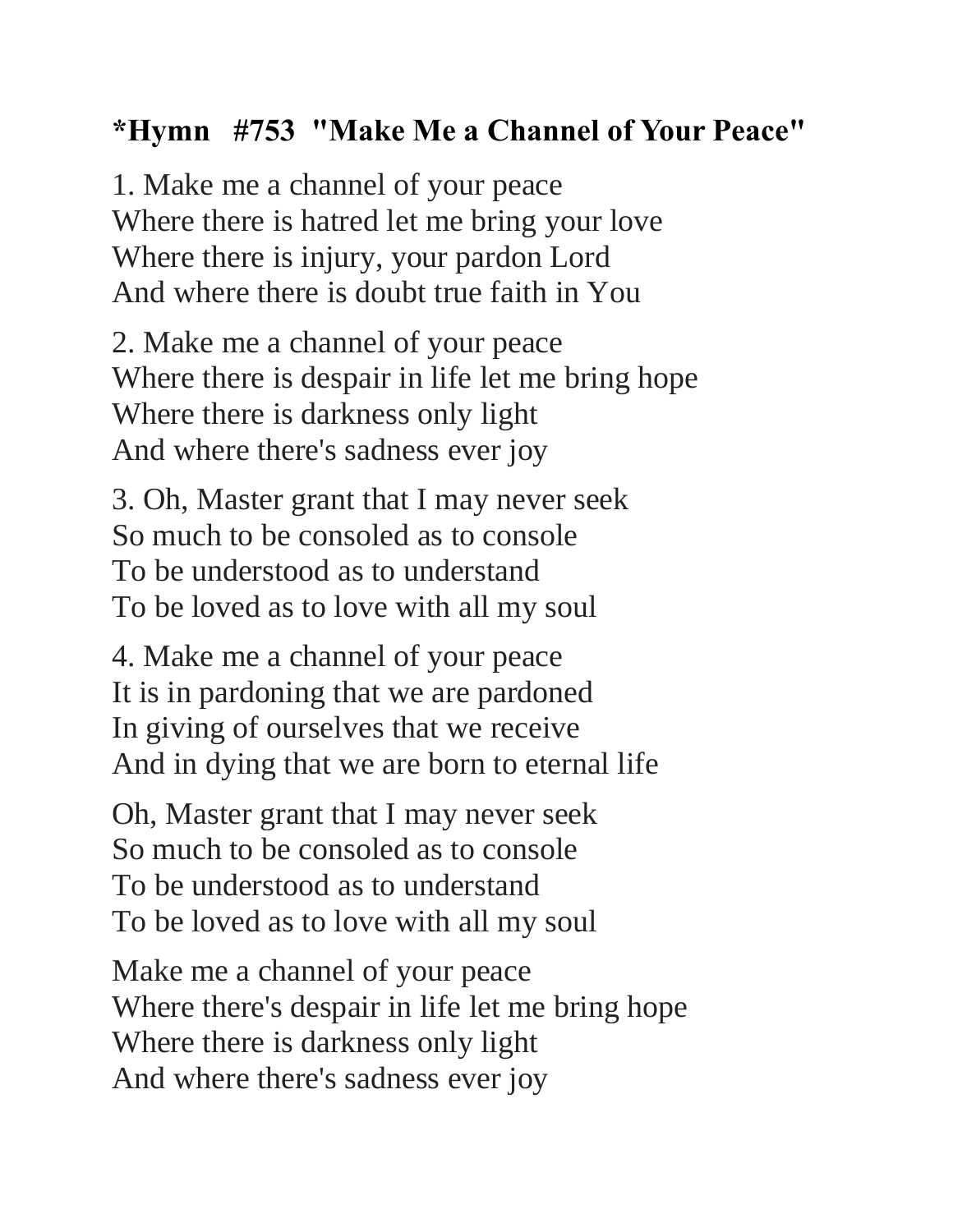# **\*Charge and Blessing**

Live in love, abide in peace, and serve the Lord, for God is ever present. May the Lord be gracious and bless you that you may live a life of praise forever in God's light.



Today we welcome Reverend Chris Bailey, Campus Minister - at Marshall UKIRK.

Born and raised in Greenville, South Carolina, Chris graduated with a degree in Religion and Philosophy from Wofford College. Heavily influenced by his experiences as a Bonner Scholar and Co-Moderator of UKIRK (then, known as the Presbyterian Student Association), he then went on to Princeton Theological Seminary. It was there that he met his wife, Rev. Noha Khoury-Bailey.

Chris began as Campus Minister for Marshall UKIRK in April of 2017, previously serving a church in Middletown, Ohio. He and his wife come to the Huntington area with their dog, Lucy, eager to serve in this community.

# **Chris, Noha, and Lucy welcomed their son Michael into the world in August 2020!**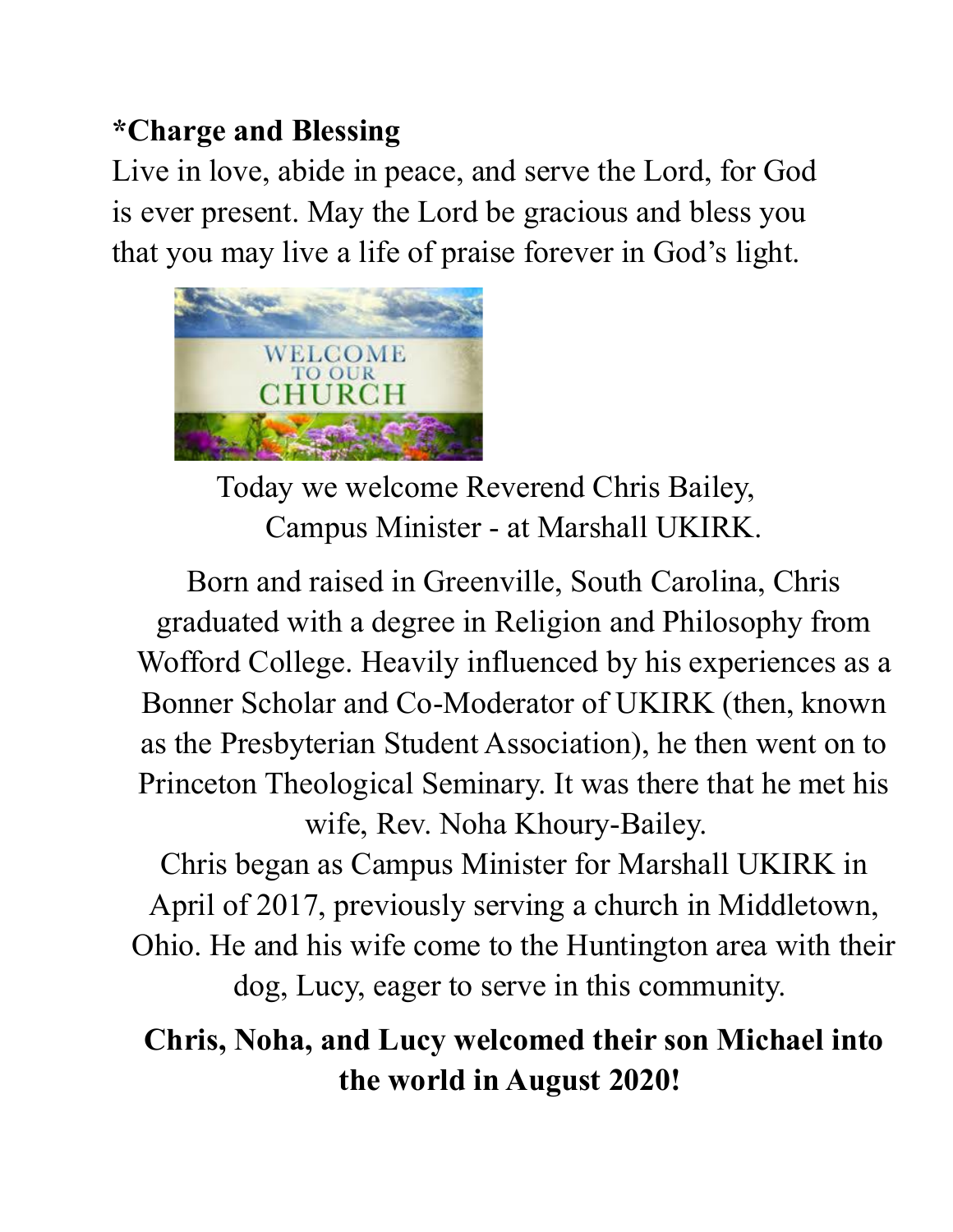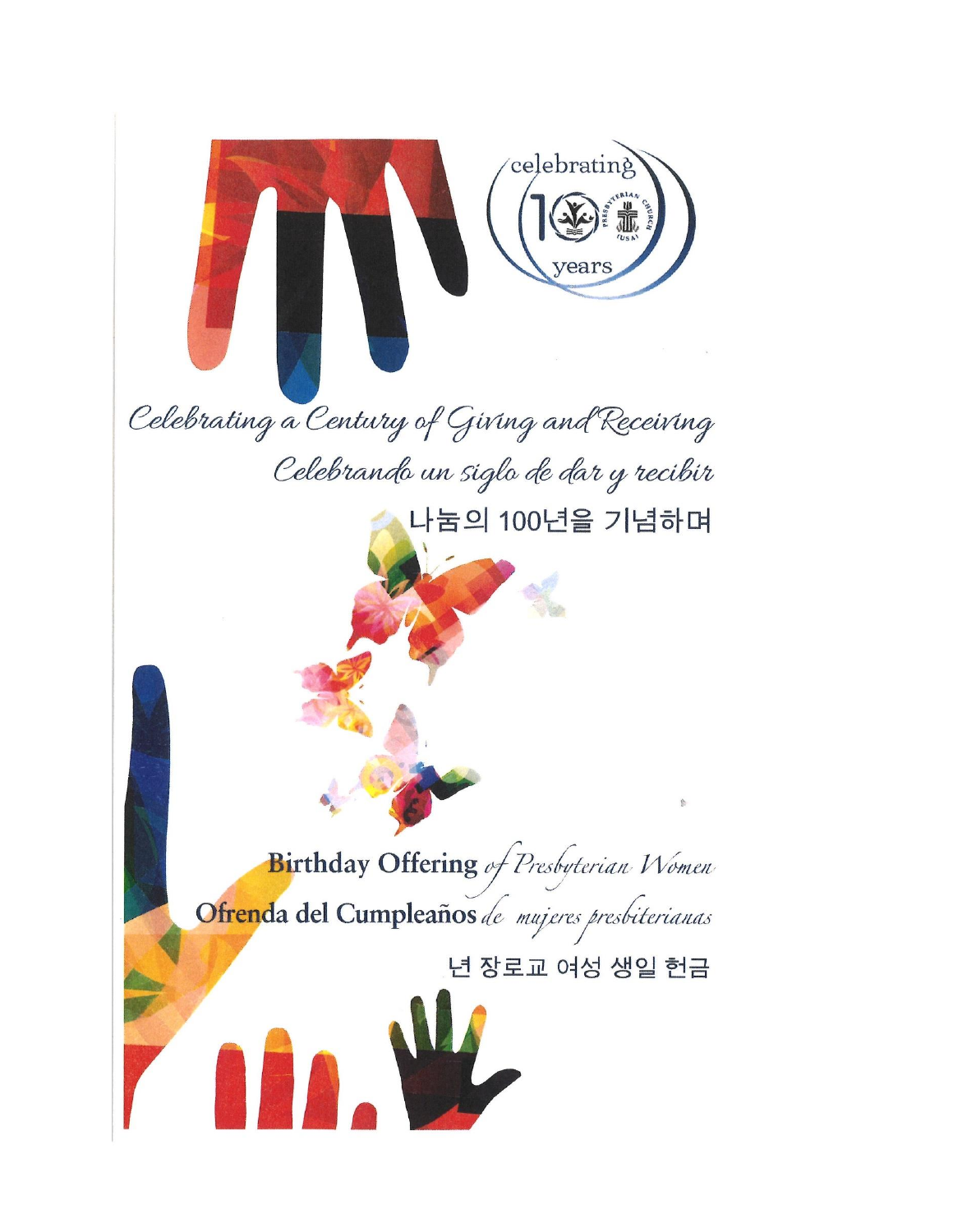# 2022 Birthday Offering Recipients

#### **Mission at the Eastward (MATE) McCleary House Transitional Housing**

missionattheeastward.org Farmington, Maine \$80,000

The Birthday Offering grant will help renovate McCleary House for people experiencing homelessness. Poverty has been increasing in Maine, with a growing number of vulnerable people losing their homes due to job loss, eviction, sickness or economic hardship—all complicated in the last years by the pandemic. This transitional home will provide a warm and healthy place to live for 3-4 families or 6-8 individuals over the course of the year, as most guests stay just a few months. The renovated home will provide a safe space for individuals to begin the psychosocial, educational and vocational work needed to move forward with their lives.

#### Iglesia Presbiteriana de Lares, **Puerto Rico Jesus Feeds the Five Thousand**

facebook.com/iglesia.lares Lares, Puerto Rico \$105,000

Following Hurricane Maria in 2017 and the January 2020 earthquakes in Puerto Rico, the Presbyterian Church in Lares has become the go-to location in the community for food, purified water and personal items. With much of the population elderly and infirmed, they rely on the church for help with necessities. Because the church's kitchen is small, dated and not code compliant, upgrades are needed to continue providing this ministry. With funding from the Birthday Offering, all appliances, wiring, lighting and plumbing will be replaced and the facility will be made ADA accessible. Solar panels and a heavy-duty generator will be installed to provide uninterrupted electrical service and water availability.

Learn more and donate to the Birthday Offering of Presbyterian Women presbyterianwomen.org/birthday.